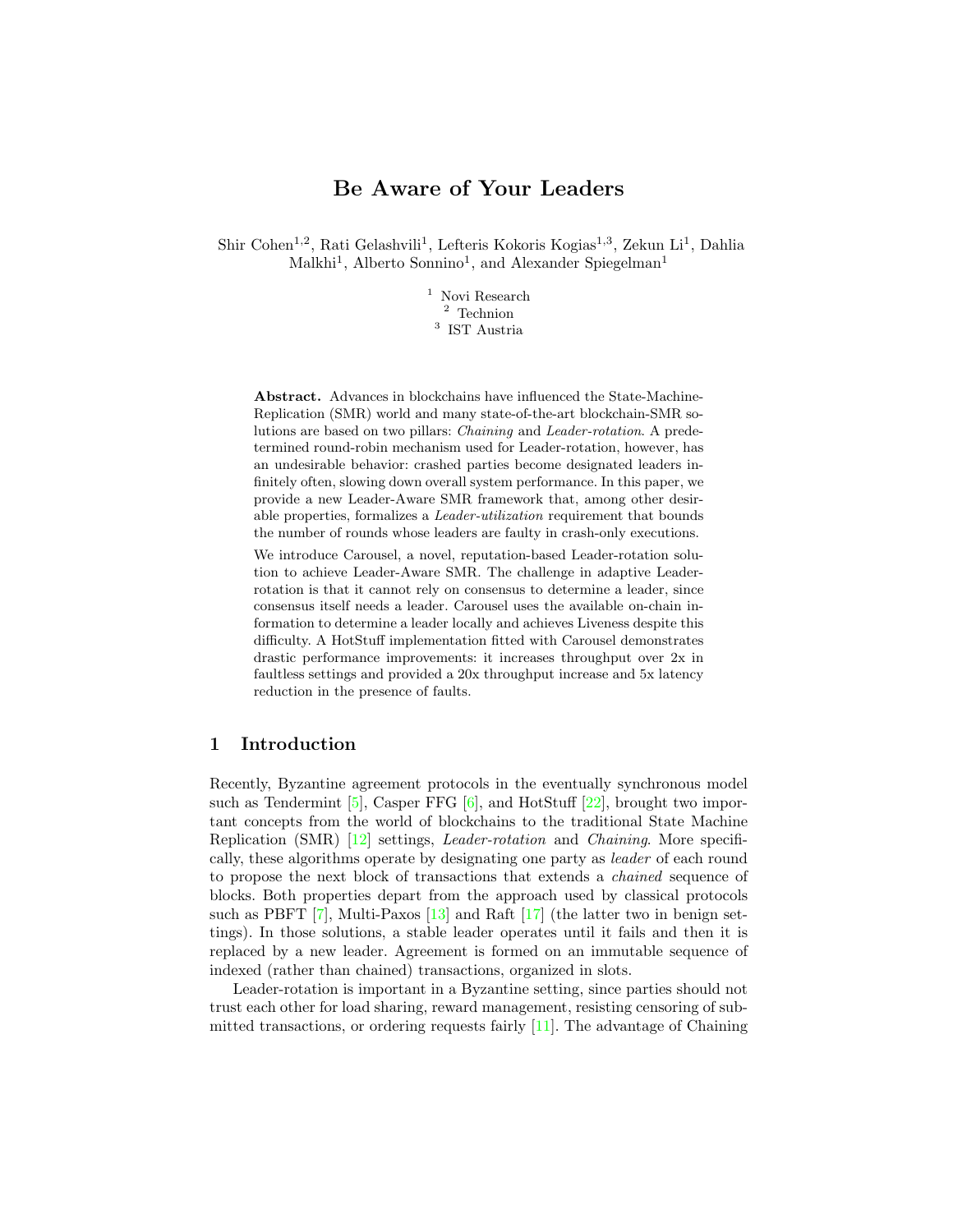is that it simplifies the leader handover since in the common case the chain eliminates the need for new leaders to catch up with outcomes from previous slots.

In the permissioned SMR settings [\[1\]](#page-15-7), most existing Leader-rotation mechanisms use a round-robin approach to rotate leaders  $[8, 21, 22]$  $[8, 21, 22]$  $[8, 21, 22]$  $[8, 21, 22]$  $[8, 21, 22]$ . This guarantees that honest parties get a chance to be leaders infinitely often, which is sufficient to drive progress and satisfy *Chain-quality*  $[10]$ . Roughly speaking, the latter stipulates that the number of blocks committed to the chain by honest parties is proportional to the honest nodes' percentage. The drawback of such a mechanism is that it does not bound the number of faulty parties which are designated as leaders during an execution. This has a negative effect on latency even in crash-only executions, as each crashed leader delays progress. Similarly to XFT [\[14\]](#page-15-10), we seek to improve the performance in such executions. Unlike XFT, we also maintain Chain-quality to thwart Byzantine attacks.

In this paper, we propose a leader-rotation mechanism, Carousel, that enjoys both worlds. Carousel satisfies non-zero Chain-quality, and at the same time, bounds the number of faulty leaders in crash-only executions after the global stabilization time (GST), a property we call Leader-utilization. The Carousel algorithm leverages Chaining to execute purely locally using information available on the chain, avoiding any extra communication. To capture all requirements, we formalize a Leader-Aware SMR problem model, which alongside Agreement, Liveness and Chain-quality, also requires Leader-utilization. We prove that Carousel satisfies the Leader-Aware SMR requirements.

The high-level idea to satisfy Leader-utilization is to track active parties via the records of their participation (e.g. signatures) at the committed chain prefix and elect leaders among them. However, if done naively, the adversary can exploit this mechanism to violate Liveness or Chain-quality. The challenge is that there is no consensus on a committed prefix to determine a leader, since consensus itself needs a leader. Diverging local views on committed prefixes may be effectuated, for instance, by having a Byzantine leader reveal an updated head of the chain to a subset of the honest parties. Hence, Carousel may not have agreement on the leaders of some rounds, but nevertheless guarantees Liveness and Leader-utilization after GST.

To focus on our leader-rotation mechanism, we abstract away all other SMR components by defining an SMR framework. Similarly to [\[20\]](#page-16-2), we capture the logic and properties of forming and certifying blocks of transactions in each round in a Leader-based round (LBR) abstraction, and rely on a Pacemaker abstraction  $[4,15,16]$  $[4,15,16]$  $[4,15,16]$  for round synchronization. We prove that when instantiated into this framework, Carousel yields a Leader-Aware SMR protocol. Specifically, we show (1) for Leader-utilization: at most  $O(f^2)$  faulty leaders may be elected in crash-only executions (after GST); and (2) for Chain-quality: one out of  $O(f)$ blocks is authored by an honest party in the worst-case. Note that in practice Chain-quality guarantees are much better since the worst case scenario requires the adversary to posses an unrealistic power.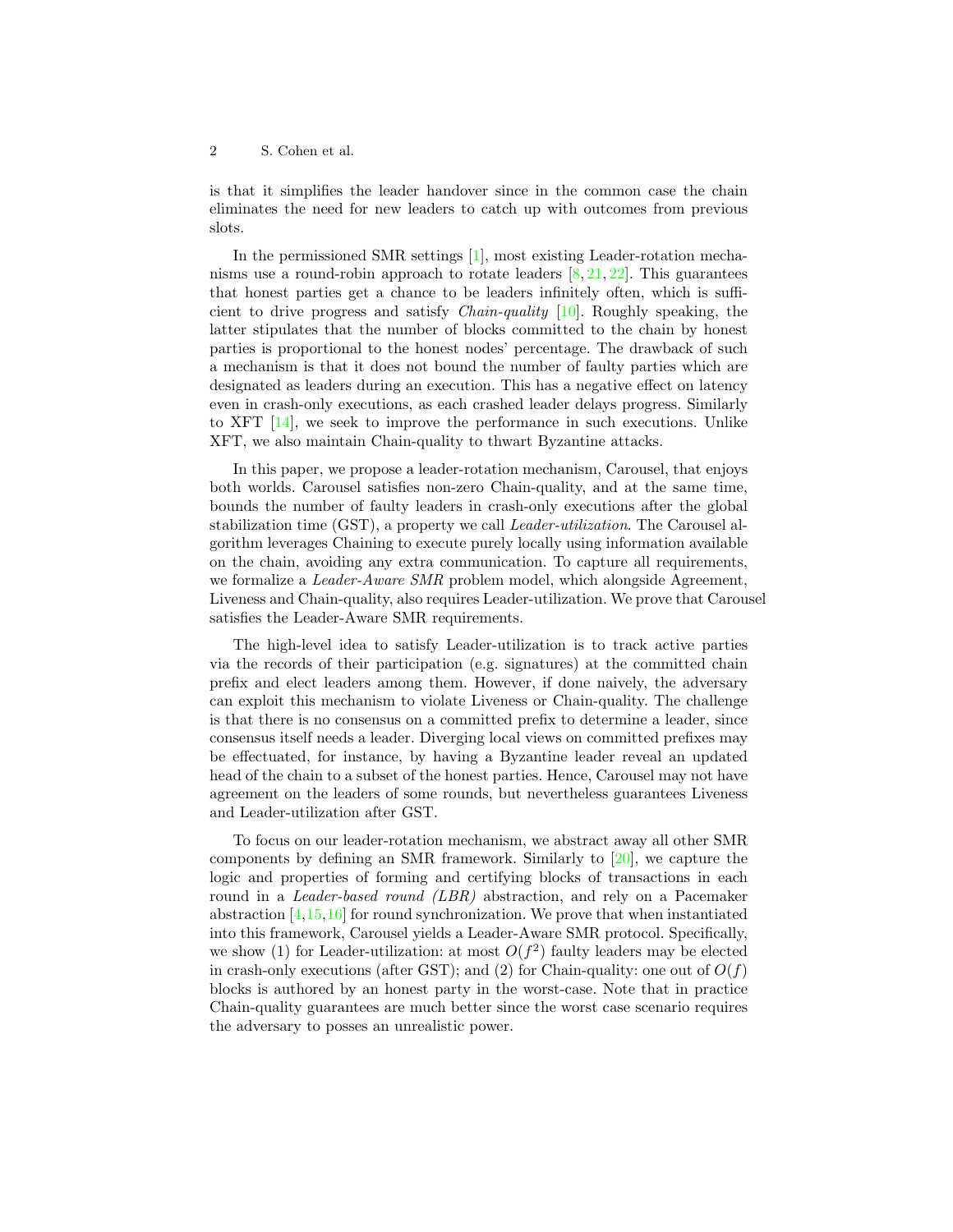We provide an implementation of Carousel in a HotStuff-based system and an evaluation that demonstrates a significant performance improvement. Specifically, we get over 2x throughput increase in faultless settings, and 20x throughput increase and 5x latency reduction in the presence of faults. Our mechanism is adopted in the most recent version of DiemBFT [\[21\]](#page-16-1), a deployed HotStuff-based system.

## 2 Model and Problem Definition

We consider a message-passing model with a set of n parties  $\Pi = \{p_1, \ldots, p_n\},\$ out of which  $f < \frac{n}{3}$  are subject to failures. A party is *crashed* if it halts prematurely at some point during an execution. If it deviates from the protocol it is Byzantine. An honest party never crashes or becomes Byzantine. We say that an execution is crash-only if there are no Byzantine failures therein.

For the theoretical analysis we assume an eventually synchronous communication model  $[9]$  in which there is a global stabilization time  $(GST)$  after which the network becomes synchronous. That is, before GST the network is completely asynchronous, while after GST messages arrive within a known bounded time, denoted as  $\delta$ .

As we later describe, we abstract away much of the SMR implementation details by defining and using primitives. Therefore, our Leader-rotation solution is model agnostic and the adversarial model depends on the implementation choices for those primitives.

#### 2.1 Leader-Aware SMR

In this section we introduce some notation and then define the Leader-Aware SMR problem. Roughly speaking, Leader-Aware SMR captures the desired properties of the Leader-rotation mechanism in SMR protocols that are leader-based.

An SMR protocol consists of a set of parties aiming to maintain a growing chain of blocks. Parties participate in a sequence of rounds, attempting to form a block per round. In Leader-Aware SMR, each round is driven by a leader. We capture these rounds via the Leader-based round (LBR) abstraction defined later.

A block consists of transactions and the following meta-data:

- $A$  (cryptographic) link to a *parent* block. Thus, each block implicitly defines a chain to the genesis block.
- A round number in which the block was formed.
- The author id of the party that created the block.
- A certificate that (cryptographically) proves that  $2f + 1$  parties endorsed the block in the given round and with the given author. We assume that it is possible to obtain the set of  $2f + 1$  endorsing parties<sup>[4](#page-2-0)</sup>.

<span id="page-2-0"></span><sup>4</sup> This can be achieved by multi-signature schemes which are practically as efficient as threshold signatures [\[3\]](#page-15-15).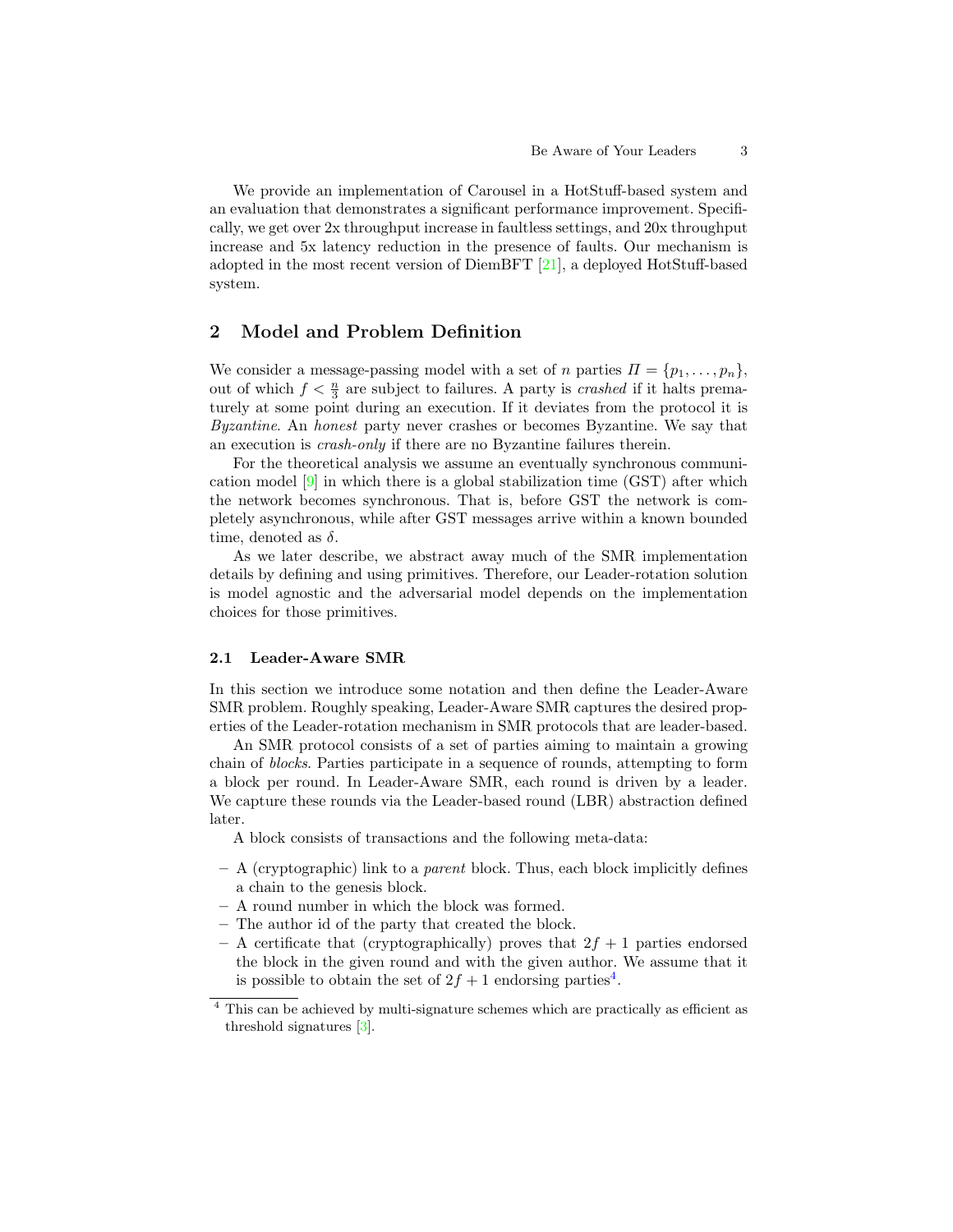Note that having a round number and the author id as a part of the block is not strictly necessary, but they facilitate formalization of properties and analysis. For example, an *honest block* is defined as a block authored by an honest party and a Byzantine block is a block authored by a Byzantine party.

We assume a predicate certified( $B, r$ )  $\in \{true, false\}$  that locally checks whether the block has a valid certificate, i.e. it has  $2f + 1$  endorsements for round r. If certified( $B, r$ ) = true we say that B is a certified block of round r. When clear from context, we say that  $B$  is *certified* without explicitly mentioning the round number.

An SMR protocol does not terminate, but rather continues to form blocks. Each block  $B$  determines its *implied* chain starting from  $B$  to the genesis block via the parent links. We use notation  $B \longrightarrow B'$ , saying B' extends B, if block  $B$  is on  $B'$ 's implied chain. Honest parties can *commit* blocks in some rounds (but usually not all). A committed block indirectly commits its implied chain. An SMR protocol must satisfy the following:

#### Definition 1 (Leader-Aware SMR).

- $-$  Liveness: An unbounded number of blocks are committed by honest parties.
- $-$  **Agreement:** If an honest party  $p_i$  has committed a block B, then for any block B' committed by any honest party  $p_j$  either  $B \longrightarrow B'$  or  $B' \longrightarrow B$ .
- **Chain-quality:** For any block B committed by an honest party  $p_i$ , the proportion of Byzantine blocks on B's implied chain is bounded.
- Leader-Utilization: In crash-only executions, after GST, the number of rounds r for which no honest party commits a block formed in r is bounded.

The first two properties are common to SMR protocols. While most SMR algorithms satisfy the above mentioned Liveness condition, a stronger Liveness property can be defined, requiring that each honest party commits an unbounded number of blocks. This property can be easily be achieved by an orthogonal forwarding mechanism, where each honest leader that creates a block explicitly sends it to all other parties. A notion of Chain-quality that bounds the adversarial control over chain contents was first suggested by Garay et al. [\[10\]](#page-15-9). We introduce the Leader-utilization property to capture the quality of the Leaderrotation mechanism in crash-only executions. Note that although it is tempting to define leader utilization for Byzantine executions as well, it seems impossible to do so without failure detectors. Byzantine parties can decide not to form a block whenever they become leaders. This reduces to the question – can we bound the number of adversarial leaders? the answer is, unfortunately, no.

# 3 Leader-Aware SMR: The Framework

In order to isolate the Leader-rotation problem in Leader-Aware SMR protocols, we abstract away the remaining logic into two components. First, similar to [\[19,](#page-16-3) [20\]](#page-16-2) we capture the logic to form and commit blocks by the Leader-based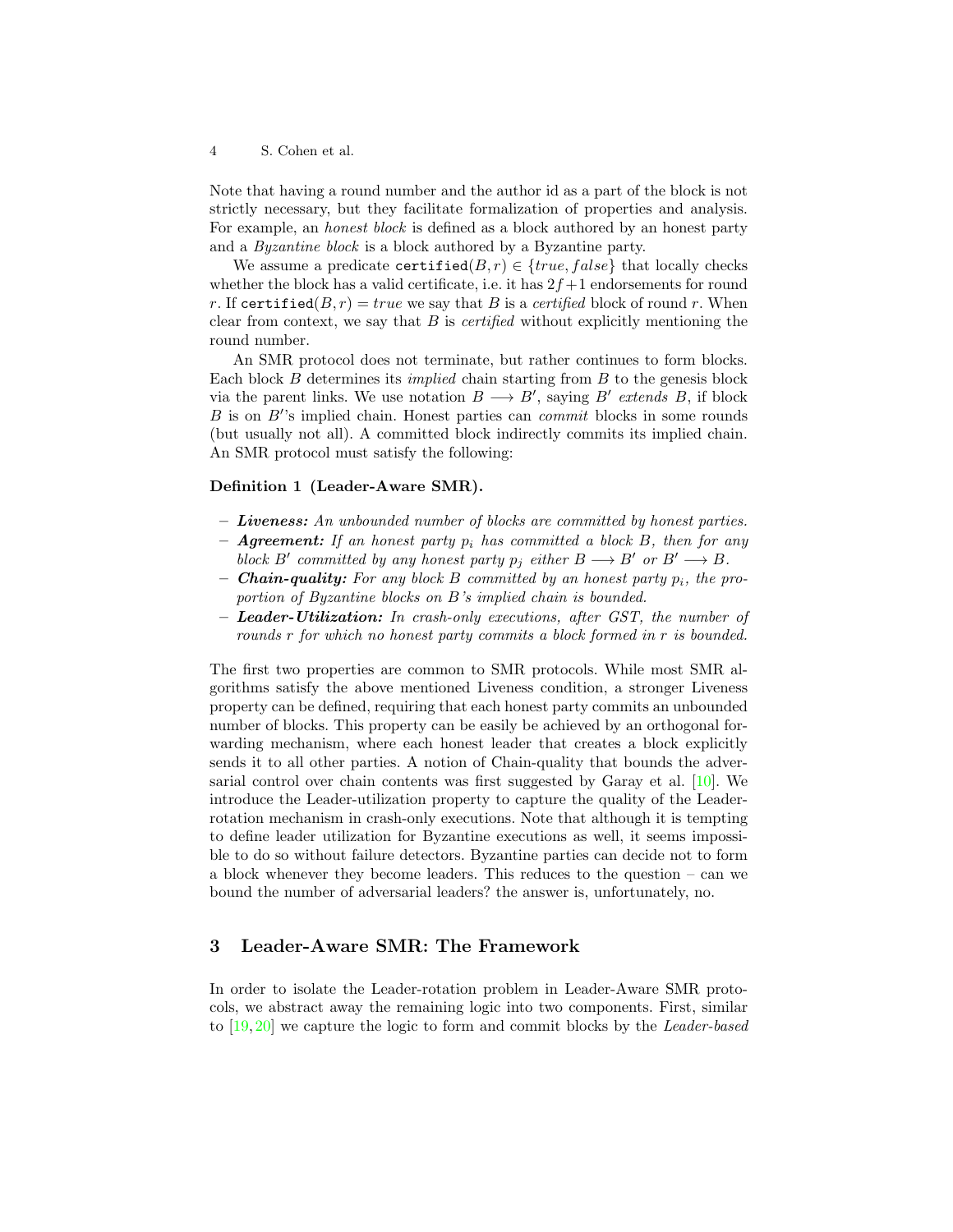round (LBR) abstraction [\(Section 3.1\)](#page-4-0). We follow [\[4,](#page-15-11)[16\]](#page-15-13) and capture round synchronization by the Pacemaker abstraction [\(Section 3.2\)](#page-5-0). These two abstractions can be instantiated with known implementations from existing SMR protocols.

In [Section 3.3](#page-5-1) we define the core API for Leader-rotation and combine it with the above components to construct an SMR protocol. In [Section 4](#page-6-0) we present a Leader-rotation algorithm that can be easily computed based on locally available information and makes the construction a Leader-Aware SMR.

#### <span id="page-4-0"></span>3.1 Leader-based round (LBR)

The LBR abstraction exposes to each party  $p_i$  an API to invoke  $LBR(r, \ell)$ , where  $r \in \mathbb{N}$  is a round number and  $\ell$  is the leader of round r according to party  $p_i$ . Intuitively, a leader-based round captures an attempt by parties to certify and commit a block formed by the leader<sup>[5](#page-4-1)</sup> – which naturally requires sufficiently many parties to agree on the identity of the leader. We assume that non-Byzantine parties can only endorse a block B with round number r and author  $\ell$  by calling  $LBR(r, \ell)$ .

Every LBR invocation returns within  $\Delta_l > c\delta$  time, where c depends on the specific LBR implementation (i.e., each round requires a causal chain of c messages to complete). That is,  $\Delta_l$  captures the inherent timeouts required for eventually synchronous protocols. We say that round r has  $k \leq n$  LBRsynchronized( $\ell$ ) invocations if k honest parties invoke  $LBR(r, \ell)$  after GST and within  $\Delta_l - c\delta$  time of each other with the same party  $\ell^6$  $\ell^6$ .

The return value of an LBR invocation in round  $r$  is always a block with a round number  $r' \leq r$ . The intention is for LBR invocations to return gradually growing committed chains. Occasionally, there is no progress, in which case the invocations are allowed to return a committed block whose round  $r'$  is smaller than  $r$ . Formally, the output from LBR satisfies the following properties:

#### Definition 2 (LBR).

- Endorsement: For any block B and round r, if certified( $B, r$ ) = true, then the set of endorsing parties of B contains  $2f + 1$  parties.
- $-$  **Agreement:** If B and B' are certified blocks that are each returned to an honest party from an LBR invocation, then either  $B \longrightarrow B'$  or  $B' \longrightarrow B$ .
- **Progress:** If there are  $k \geq 2f + 1$  LBR-synchronized( $\ell$ ) invocations at round r and  $\ell$  is honest, then they all return a certified B with round number r authored by  $\ell$ .
- **Blocking:** If a non-Byzantine party  $\ell$  never invokes  $LBR(r, \ell)$ , then no  $LBR(r, \ell)$  invocation may return a certified block formed in round r.
- <span id="page-4-1"></span><sup>5</sup> Existing SMR protocols may have separate rounds (and even leaders) for forming and committing blocks, but this distinction is not relevant for the purposes of the paper and LBR abstraction is defined accordingly.
- <span id="page-4-2"></span> $^6$  LBR-synchronized requires that the corresponding execution intervals have a shared intersection lasting  $\geq c\delta$  time.
- <span id="page-4-3"></span><sup>7</sup> Note that Endorsement implies that although  $LBR$  can be invoked for round r with more than one leader  $l$ , there is at most one author for a block in  $r$ .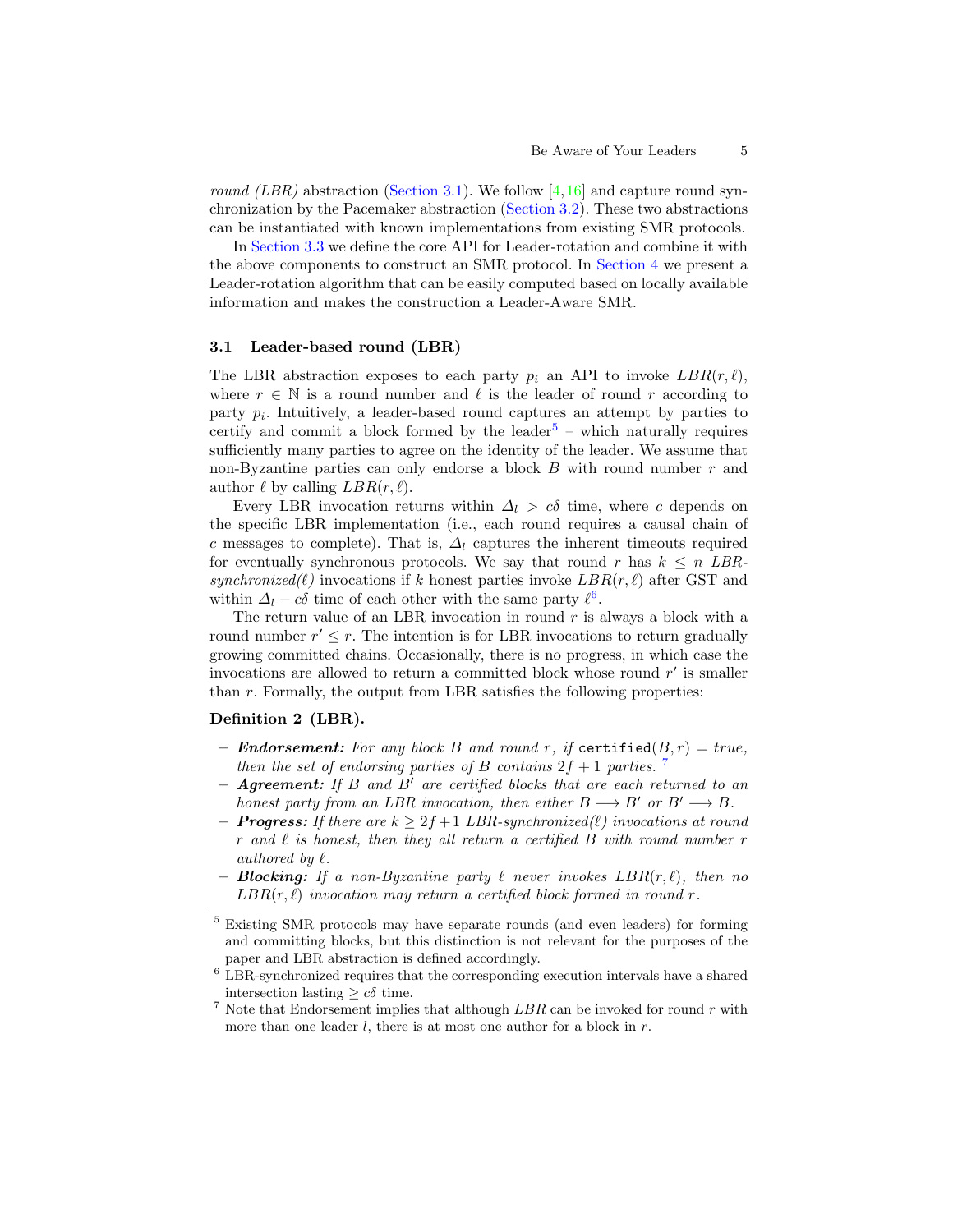- 6 S. Cohen et al.
- $-$  **Reputation:** If a non-Byzantine party p never invokes LBR for round  $r$ , then any certified block B with round number r does not contain p among its endorsers.

The LBR definition intends to capture just the key properties required for round abstraction in SMR protocols but leaves room for various interesting behavior. For example, if the progress preconditions are not met at round  $r$ , then some honest parties may return a block  $B$  for round  $r$  while others do not. Moreover, in this case the adversary can hide certified blocks from honest parties and reveal them at any point via the LBR return values.

#### <span id="page-5-0"></span>3.2 The Pacemaker

The Pacemaker [\[4,](#page-15-11) [15,](#page-15-12) [16\]](#page-15-13) component is a commonly used abstraction, which ensures that, after GST, parties are synchronized and participate in the same round long enough to satisfy the LBR progress. We assume the following:

**Definition 3 (Pacemaker).** The Pacemaker eventually produces  $new\_round(r)$ notifications at honest parties for each round r. Suppose for some round r all new round(r) notifications at non-Byzantine parties occur after GST, the first of which occurs at time  $T_f$ , and the last of which occurs at time  $T_l$ . Then no non-Byzantine party receives a new round(r + 1) notification before  $T_l + \Delta_p$  and  $T_l - T_f \leq \delta$ . The Pacemaker can be instantiated with any parameter  $\Delta_p > 0$ .

To combine the LBR and Pacemaker components into an SMR protocol in [Section 3.3](#page-5-1) we fix  $\Delta_p = \Delta_l$ . Note that by using the above definition, the resulting protocol is not responsive since parties wait  $\Delta_p$  before advancing rounds. This can easily be fixed by using a more general Pacemaker definitions from [\[4,](#page-15-11)[15,](#page-15-12)[16\]](#page-15-13). However, we chose the simplified version above for readability purposes since the Pacemaker is orthogonal to the thesis of our paper.

#### <span id="page-5-1"></span>3.3 Leader-rotation - the missing component

In [Algorithm 1](#page-6-1) we show how to combine the LBR and Pacemaker abstractions into a leader-based SMR protocol. The missing component is the Leader-rotation mechanism, which exposes a choose leader $(r, B)$  API. It takes a round number  $r \in \mathbb{N}$  and a block B and returns a party  $p \in \Pi$ . The choose leader procedure is locally computed by each honest party at the beginning of every round.

The Agreement property of [Algorithm 1](#page-6-1) follows immediately from the Agreement property of LBR, regardless of choose leader implementation. In [Ap](#page-17-0)[pendix A](#page-17-0) we prove that [Algorithm 1](#page-6-1) satisfies liveness as long as all honest parties follow the same choose leader procedure and that this procedure returns the same honest party at all of them infinitely often. In the next section we instantiate [Algorithm 1](#page-6-1) with Carousel: a specific choose leader implementation to obtain a Leader-Aware SMR protocol. That is, we prove that [Algorithm 1](#page-6-1) with Carousel satisfies liveness, Chain-quality, and Leader-utilization.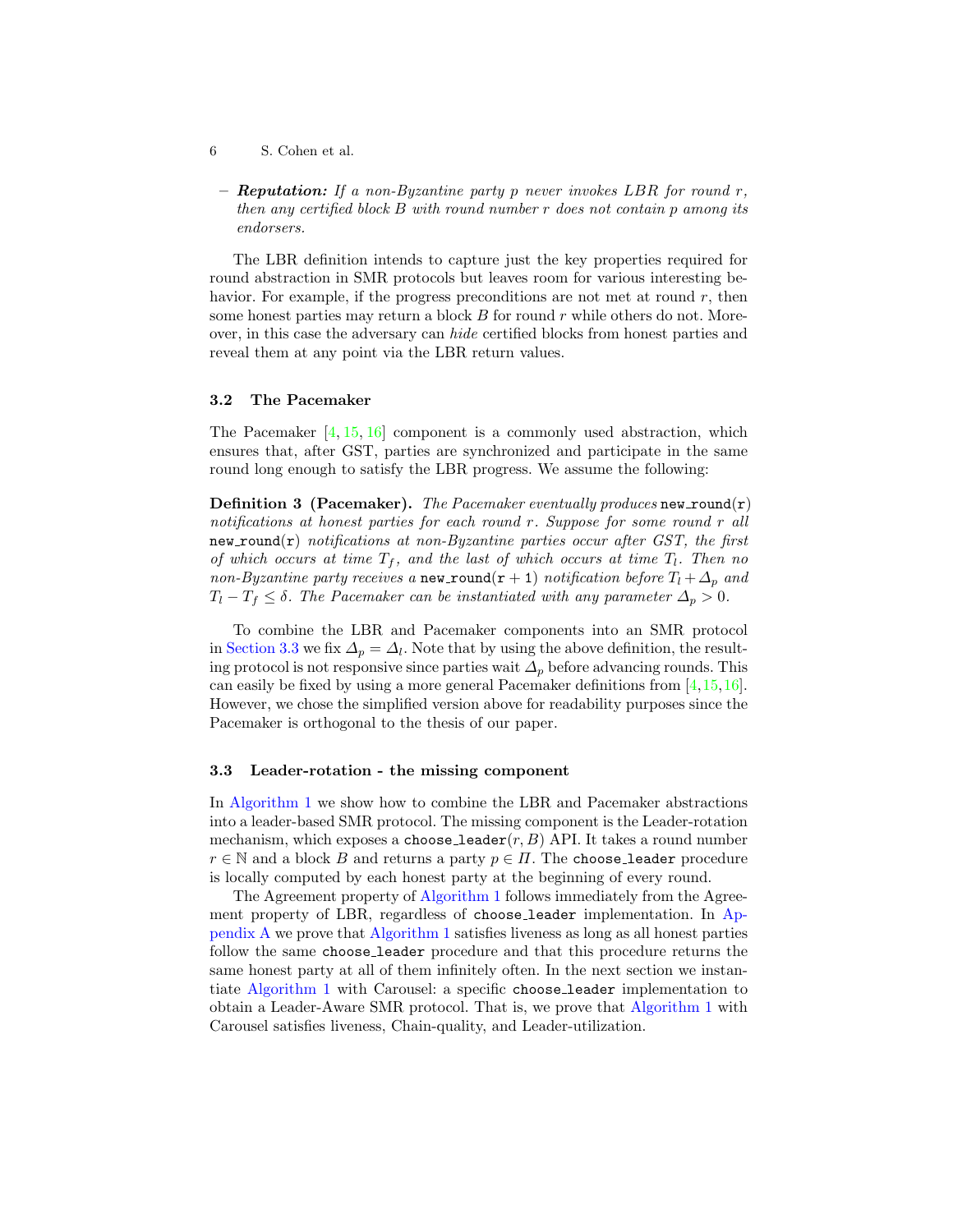<span id="page-6-3"></span><span id="page-6-2"></span><span id="page-6-1"></span>

| <b>Algorithm 1</b> Constructing SMR: code for party $p_i$ |                                                                                     |  |  |
|-----------------------------------------------------------|-------------------------------------------------------------------------------------|--|--|
|                                                           | 1: $commit\_head \leftarrow qeness$                                                 |  |  |
|                                                           | 2: upon new_round $(r)$ do                                                          |  |  |
| 3:                                                        | $leader \leftarrow \text{choose\_leader}(r, commit\_head)$                          |  |  |
| 4:                                                        | $B \leftarrow LBR(r, leader)$                                                       |  |  |
| 5:                                                        | if commit_head $\longrightarrow B$ then                                             |  |  |
| 6:                                                        | commit $B \rightarrow$ all blocks in B's implied chain that were not yet committed. |  |  |
| 7:                                                        | $commit\_head \leftarrow B$                                                         |  |  |

# <span id="page-6-5"></span><span id="page-6-4"></span><span id="page-6-0"></span>4 Carousel: A Novel Leader-Rotation Algorithm

In this section, we present Carousel– our Leader-rotation mechanism. The pseudocode is given in [Algorithm 2,](#page-7-0) which combined with [Algorithm 1](#page-6-1) allows to obtain the first Leader-Aware SMR protocol.

We use reputation to avoid crashed leaders in crash-only executions. Specifically, at the beginning of round  $r$ , an honest party checks if it has committed a block B with round number  $r - 1$ . In this case, the endorsers of B are guaranteed to not have crashed by round  $r - 1$ . For Chain-quality purposes, the f latest authors of committed blocks are excluded from the set of endorsers, and a leader is chosen deterministically from the remaining set.

If an honest party has not committed a block with round number  $r-1$ , it uses a round-robin fallback scheme to elect the round  $r$  leader. Notice that different parties may or may not have committed a block with round number  $r - 1$  before round  $r$ . In fact, the adversary has multiple ways to cause such divergence, e.g. Byzantine behavior, crashes, or message delays. As a result, parties can disagree on the leader's identity, and potentially compromise liveness. We prove, however, that Carousel satisfies liveness, as well as leader utilization and Chain-quality. Specifically, we show that  $(1)$  the number of rounds r for which no honest party commits a block formed in r is bounded by  $O(f^2)$ ; and (2) at least one honest block is committed every  $5f + 2$  rounds. The argument is non-trivial since, for example, we need to show that the adversary cannot selectively alternate the fallback and reputation schemes to control the Chain-quality.

#### 4.1 Correctness

Leader-Utilization. In this section, we are concerned with the protocol efficiency against crash failures. We consider time after GST, and at most f parties that may crash during the execution but follow the protocol until they crash (i.e., non-Byzantine). We say that a party p crashes in round r if  $r + 1$  is the minimal number for which  $p$  does not invoke  $LBR$  in [line 4.](#page-6-2) Accordingly, we say that a party is alive at all rounds before it crashes. In addition, we say that a round  $r$  occurs after GST if all new round  $(r)$  notifications at honest parties occur after GST.

We start by introducing an auxiliary lemma which extends the LBR Progress property for crash-only executions. Since in a crash-only case faulty parties follow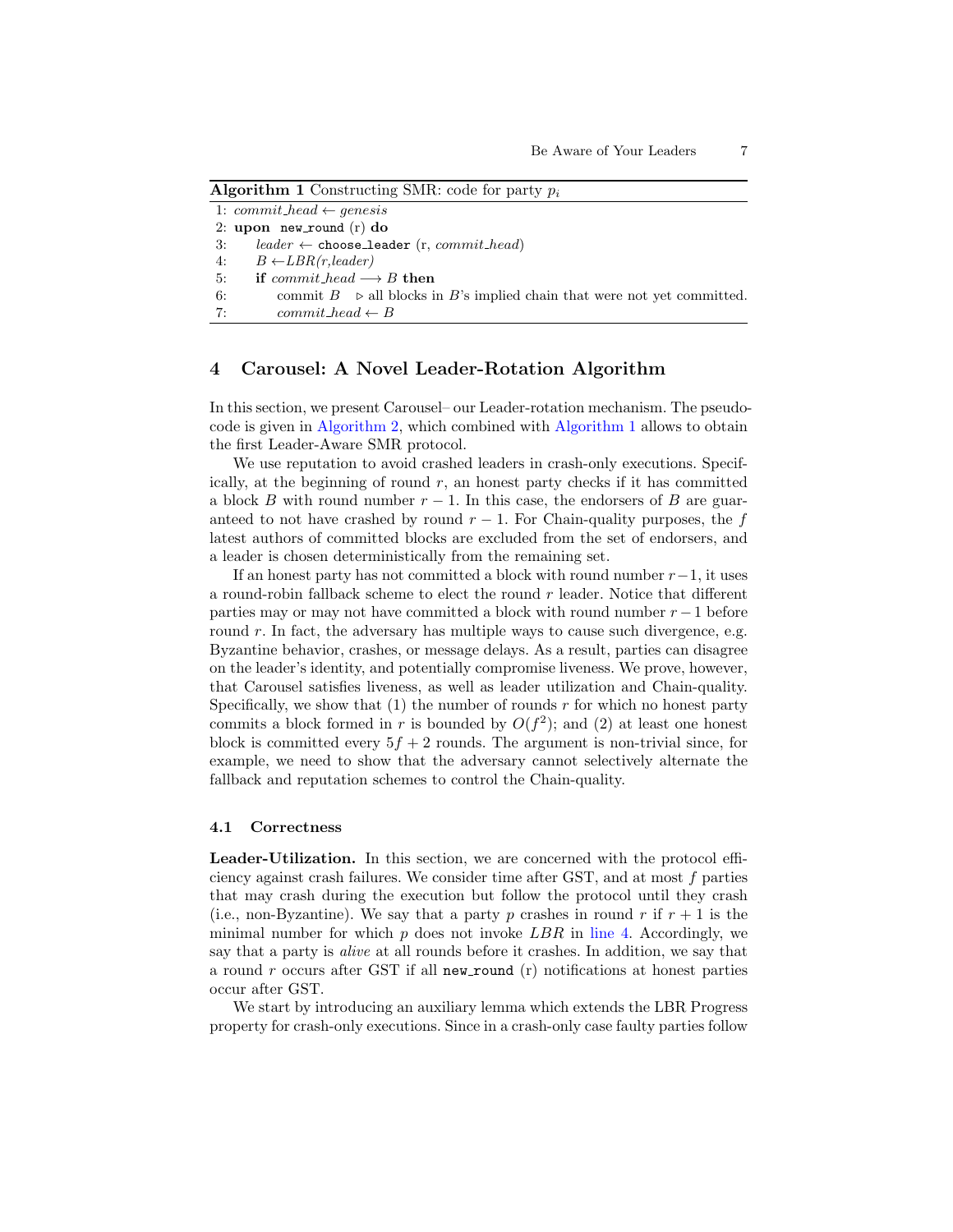<span id="page-7-4"></span><span id="page-7-0"></span>

| <b>Algorithm 2</b> Leader-rotation: code for party $p_i$ |                                                                                                     |  |  |
|----------------------------------------------------------|-----------------------------------------------------------------------------------------------------|--|--|
|                                                          | 8: procedure choose_leader( $r, commit\_head$ )                                                     |  |  |
| 9:                                                       | $last\_authors \leftarrow \emptyset$                                                                |  |  |
| 10:                                                      | if commit_head.round_number $\neq r-1$ then                                                         |  |  |
| 11:                                                      | $\triangleright$ round-robin fallback<br>return $(r \mod n)$                                        |  |  |
| 12:                                                      | $active \leftarrow commit\ head.endorsers$                                                          |  |  |
| 13:                                                      | $block \leftarrow commit\_head$                                                                     |  |  |
| 14:                                                      | while $ last_authors  < f \wedge block \neq qeness$ do                                              |  |  |
| 15:                                                      | $last\_authors \leftarrow last\_authors \cup \{block.author\}$                                      |  |  |
| 16:                                                      | $block \leftarrow block.parent$                                                                     |  |  |
| 17:                                                      | $leader\_candidates \leftarrow active \setminus last\_authors$                                      |  |  |
| 18:                                                      | return <i>leader_candidates.pick_one</i> ()<br>$\triangleright$ deterministically pick from the set |  |  |

<span id="page-7-2"></span>the protocol before they crash, honest parties cannot distinguish between an honest leader and an alive leader that has not crashed yet. Hence, the LBR Progress property hold even if the leader crashes later in the execution. Formal proof of the following technical lemma, using indistinguishability arguments, appears in [Appendix A.](#page-17-0)

<span id="page-7-1"></span>**Lemma 1.** In a crash-only execution, let r be a round with  $k \ge 2f + 1$  LBRsynchronized( $\ell$ ) invocations, such that  $\ell$  is alive at round r, then these k invocations return a certified B with round number r authored by  $\ell$ .

Furthermore, if no party crashes in a given round and the preconditions of the adapted LBR Progress conditions are met a block is committed in that round and another alive leader is chosen.

<span id="page-7-5"></span>**Lemma 2.** If the preconditions of [Lemma 1](#page-7-1) hold and no party crashes in round r, then  $k \geq 2f + 1$  honest parties commit a block for round r and return the same leader  $\ell'$  at [line 3](#page-6-3) of round  $r + 1$  and  $\ell'$  is alive at round r.

*Proof.* By [Lemma 1,](#page-7-1) k honest parties return from  $LBR(r, \ell)$  with a certified block B with round number r authored by  $\ell$ . Then, since commit head  $\longrightarrow B$ , they all commit B at [line 6](#page-6-4) of round  $r+1$ . By the LBR Reputation property, the set of B's endorsers does not include parties that crashed in rounds  $\lt r$ . Since no party crashes in round  $r$ ,  $B$ 's endorsers are all alive in round  $r$ . Since these  $2f + 1$  parties each committed block B with round number r, in choose leader in [Algorithm 1,](#page-6-1) they all use the reputation scheme [\(line 18\)](#page-7-2) to choose the leader of round  $r + 1$ , that we showed is alive at round r.

Next, we utilize the latter to prove that in a round with no crashes, it is impossible for a minority of honest parties to return with a certified block from an LBR instance. Namely, either no honest party returns a block, or at least  $2f + 1$  of them do.

<span id="page-7-3"></span>**Lemma 3.** In a crash-only execution, let r be a round after  $GST$  in which no party crashes. If one honest party returns from LBR with a certified block B with round number r, then  $2f + 1$  honest parties return with B.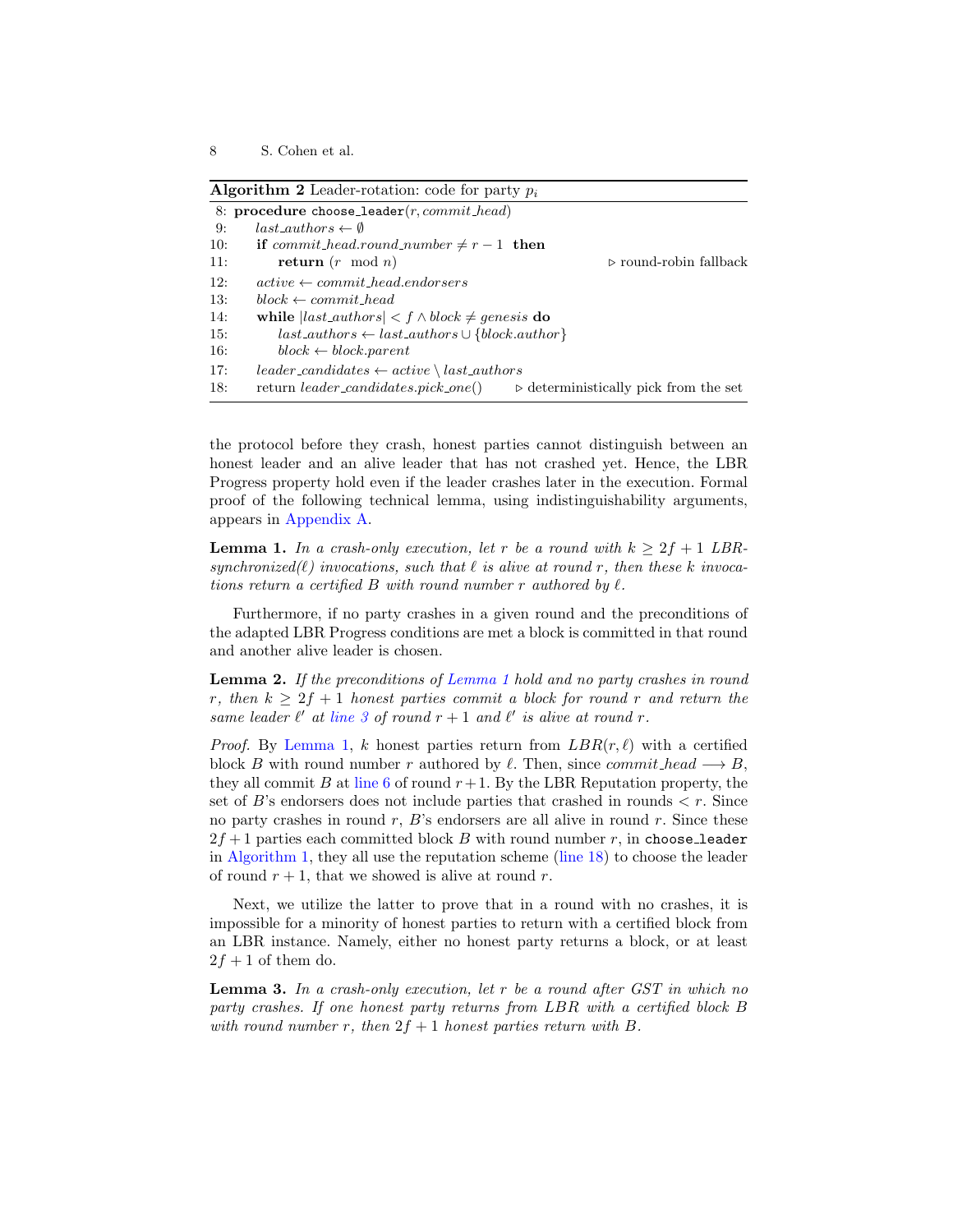Proof. Assume an honest party returns a certified block B with round number r after invoking  $LBR(r, \ell)$ . By the LBR Blocking property,  $\ell$  itself must have invoked  $LBR(r, \ell)$  and by assumption it was *alive* at round r. By the LBR Endorsement property, the set of endorsing parties of B contains  $2f + 1$  parties. Since we consider a crash-only execution, it follows by assumption that  $2f +$ 1 party called  $LBR(r, \ell)$ . Due to the use of Pacemaker, these calls are LBRsynchronized( $\ell$ ) invocations. Finally, by [Lemma 1](#page-7-1) all these calls return a certified B with round number r authored by  $\ell$ .

We prove that in a window of  $f + 2$  rounds without crashes, there must be a round with the sufficient conditions for a block to be committed for that round.

<span id="page-8-0"></span>**Lemma 4.** In a crash-only execution, let  $R$  be a round after  $GST$  such that no party crashes between rounds R and  $R + f + 2$  (including). There exists a round  $R \le r \le R + f + 2$  for which there are  $2f + 1$  LBR-synchronized( $\ell$ ) invocations with a leader  $\ell$  that is alive at round r.

*Proof.* First, let us consider the  $LBR$  invocations for round R. By [Lemma 3,](#page-7-3) if one honest party returns with a block B with round number R, then  $2f + 1$ honest parties return with B, commit it and update *commit head* accordingly [\(line 7\)](#page-6-5). In this case, there are  $2f+1$  choose leader( $R+1, B$ ) invocations, which all return at [line 18.](#page-7-2) Otherwise, no party return a block with round number R, and thus they all return at [line 11.](#page-7-4) By the code and since a block implies a unique chain, in both cases  $2f + 1$  honest parties return the same leader l in choose leader $(R + 1, B)$  (either by reputation or round-robin). By the Pacemaker guarantees and since  $R + 1$  occurs after GST, there are at least  $2f + 1$  LBR-synchronized( $\ell$ ) invocations. If  $\ell$  is alive at round  $R + 1$ , we are done. Otherwise,  $\ell$  must have been crashed before round R by the alive definition and lemma assumptions. Thus, by the LBR Blocking property no honest party commits a block for round  $R$  and they all choose the same leader for the following round at [line 11.](#page-7-4) The lemma follows by applying the above argument for  $R +$  $f + 2 - R + 1 = f + 1$  rounds.

Finally, we bound by  $O(f^2)$  the total number of rounds in a crash-only execution for which no honest party commits a block:

Lemma 5. Consider a crash-only execution. After GST, the number of rounds r for which no honest party commits a block formed in r is bounded by  $O(f^2)$ .

*Proof.* Consider a crash-only execution and let  $R_1, R_2, \ldots, R_k$  the rounds after GST in which parties crash  $(k \leq f)$ . For ease of presentation we call a round for which no honest party commits a block formed in  $r$  a skipped round. We prove that the number of skipped rounds between  $R_i$  and  $R_{i+1}$  for  $1 \leq i \leq k$  is bounded. If  $R_{i+1} - R_i < f + 4$ , then there are at most  $f + 4$  rounds and hence at most  $f + 4$  skipped rounds. Otherwise, we show that at most  $f + 2$  rounds are skipped between rounds  $R_i$  and  $R_{i+1}$ .

First, by [Lemma 4,](#page-8-0) there exists a round  $R_i < R_i + 1 \le r \le R_i + 1 + f + 2$  $R_{i+1}$  for which there are  $2f + 1$  LBR-synchronized( $\ell$ ) invocations with a leader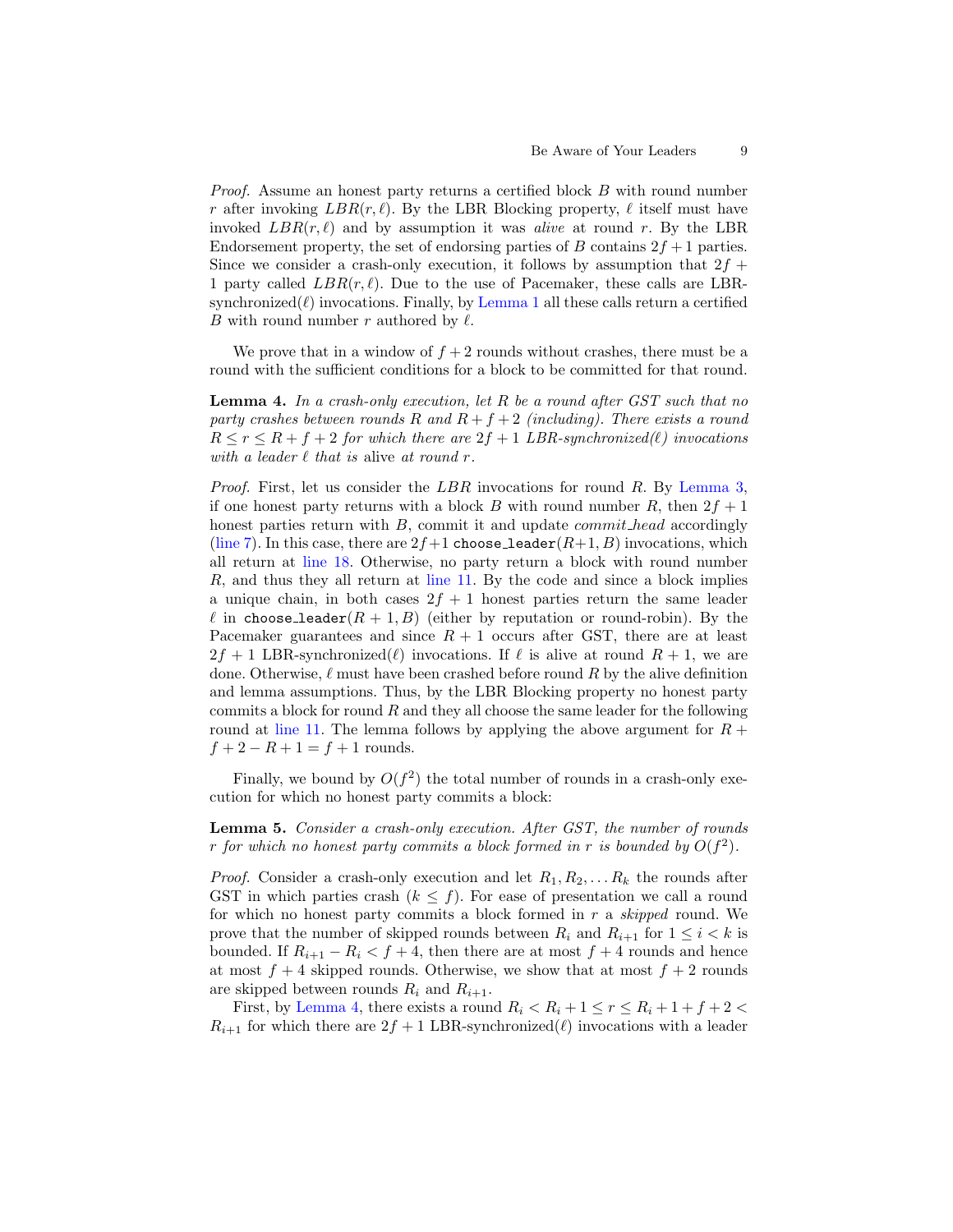$\ell$  that is alive at round r. By [Lemma 2,](#page-7-5) since no party crashes in round r,  $2f + 1$  honest parties return the same leader  $\ell'$  at [line 3](#page-6-3) of round  $r + 1$  and  $\ell'$  is alive at round r. Since no party crashes at round  $r + 1$  as well (because  $R_{i+1} - R_i \ge f + 4$ ,  $\ell'$  is alive at round  $r + 1$ . By the Pacemaker guarantees and since we consider rounds after GST, we conclude that there are at least  $2f + 1$ LBR-synchronized( $\ell'$ ) invocations for round  $r + 1$ . By [Lemma 2](#page-7-5) applied again for round  $r + 1$ ,  $2f + 1$  honest parties commit a block for round  $r + 1$ . Thus, round  $r+1$  is not *skipped*. We repeat the same arguments until round  $R_{i+1}$ , and conclude that in each of these rounds a block is committed. Hence, the rounds that can possibly be skipped between  $R_i$  and  $R_{i+1}$  are  $R_i \leq r' < r$ . Thus there are  $O(f)$  skipped round between  $R_i$  and  $R_{i+1}$ . For  $R_k$  we use similar arguments but since no party crashes after  $R_k$ , we apply [Lemma 2](#page-7-5) indefinitely. We similarly conclude that there are  $O(f)$  skipped rounds after  $R_k$ . All in all, since  $k \leq f$ , we get  $O(f^2)$  skipped rounds.

We immediately conclude the following:

<span id="page-9-2"></span>Corollary 1. [Algorithm 1](#page-6-1) with [Algorithm 2](#page-7-0) satisfies Leader-utilization.

Chain-Quality. For the purposes of the Chain-quality proof, we say that a block is committed when some honest party commits it. We say that a block B with round number  $r$  is *immediately committed* if an honest party commits B in round r. When we refer to a leader elected in of [Algorithm 2](#page-7-0) from the round-robin mechanism we mean [line 11,](#page-7-4) and when we refer to a leader elected from the reputation mechanism, we mean [line 18.](#page-7-2)

We begin by showing that each round assigned with an honest round-robin leader implies a committed block in that round or the one that precedes it (not necessarily an honest block).

<span id="page-9-0"></span>**Lemma 6.** Let r be a round after GST such that  $p_i = (r \mod n)$  is honest. Then, either a Byzantine block with round number  $r-1$  or an honest block with round number  $r - 1$  or r is immediately committed.

*Proof.* If a block is immediately committed with round number  $r - 1$  then we are done. Otherwise, no honest party commits a block with round number  $r - 1$ in round  $r - 1$ , and they all elect the round r leader  $\ell$  using the round-robin mechanism. By the assumption,  $\ell$  is honest.

By the Pacemaker, all honest invocations of  $LBR(r, \ell)$  in [line 4](#page-6-2) are LBRsynchronized( $\ell$ ). Since there are at least  $2f + 1$  honest parties, by the LBR Progress property, all honest invocations return the same certified block B with round number r authored by  $\ell$ . Then, the honest parties commit B at [line 6.](#page-6-4)

<span id="page-9-1"></span>If there are two consecutive rounds assigned with honest round-robin leaders and in addition the last  $f$  committed blocks are Byzantine, then an honest block follows, as proven in the following lemma.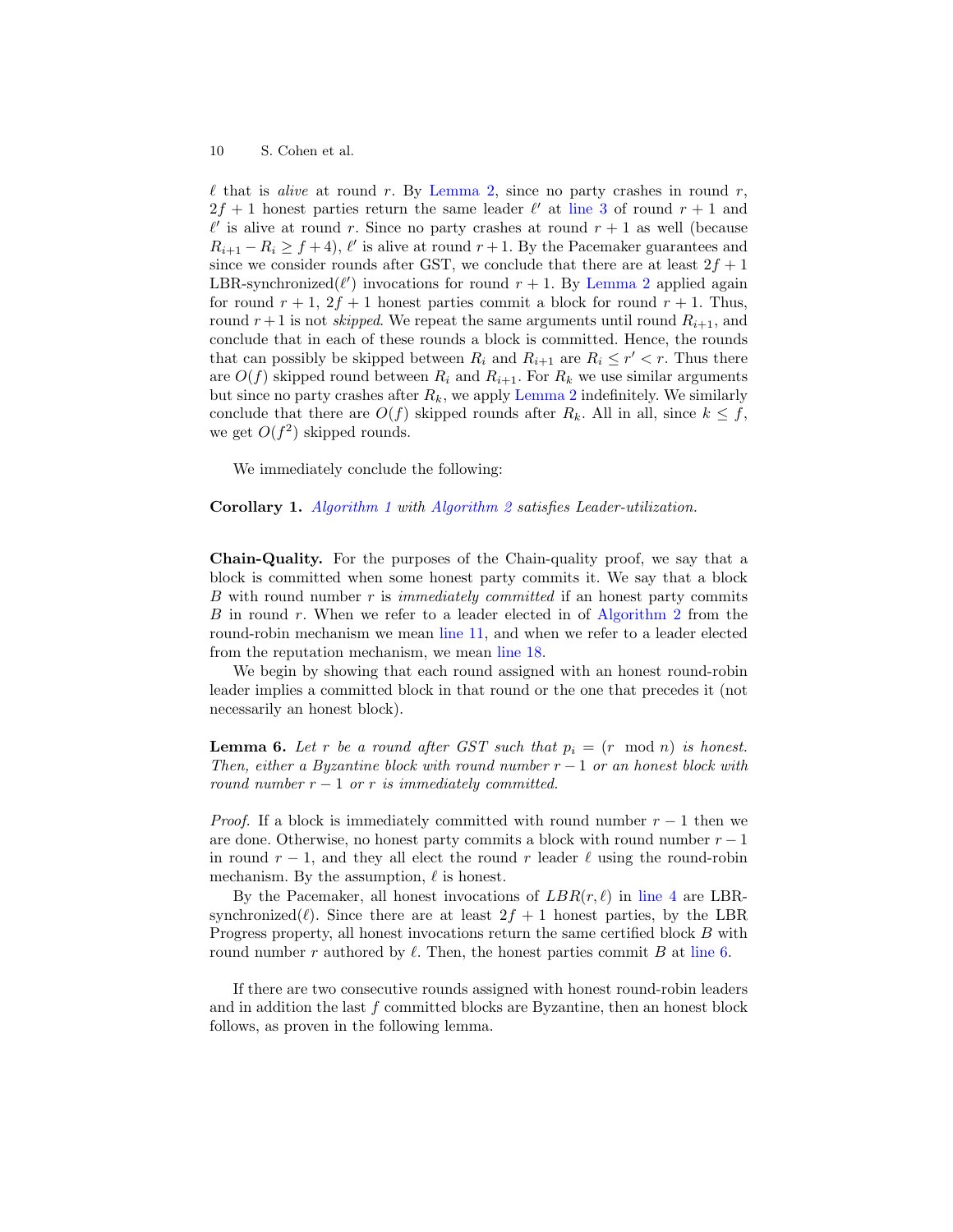**Lemma 7.** Let r' be a round after GST such that  $p_i = (r' \mod n)$  and  $p_j =$  $(r' + 1 \mod n)$  are honest. Suppose f blocks with round numbers in  $[r, r')$  with different Byzantine authors are committed. For a block B with round number  $r'$  or  $r' + 1$  that is immediately committed, there is an honest block with round number  $[r, r' + 1]$  on B's implied chain.

Proof. By the LBR endorsement assumption and property, the author of block  $B$  should be either a reputation-based, or a round-robin leader of round  $r'$  or  $r' + 1$ . If it is a round-robin leader, then by the lemma assumption, the leader is honest and since  $B$  is the head of its implied chain, the proof is complete. Thus, in the following we assume that B's author is a reputation-based leader. By the SMR Agreement property and the lemma assumption, B's implied chain contains f blocks with different Byzantine authors and rounds numbers in  $[r, r']$ . By the code of the reputation-based mechanism, either all  $f$  Byzantine authors are excluded from the *leader-candidates* which implies that B has an honest author, or that there is an honest block with round number in  $[r, r')$  on B's implied chain.

Lastly, the following lemma proves that in any window of  $5f + 2$  rounds an honest block is committed.

Lemma 8. Let r be a round after GST. At least one honest block is committed with a round number in  $[r, r+5f+2]$ .

Proof. Suppose for contradiction that no honest block with round number in  $[r, r+5f+2]$  is committed. There are at least f rounds r' in  $[r, r+3f+1]$ , such that rounds  $r' - 1$  and  $r'$  are allocated an honest leader by the round-robin mechanism. By [Lemma 6,](#page-9-0) a block with round number  $r' - 1$  or  $r'$  is immediately committed. Due to [Lemma 6](#page-9-0) and the contradiction assumption, for any such round r', a Byzantine block with round number  $r'-1$  is immediately committed. Since  $r'-1$  has an honest round-robin leader, the block must be committed from the reputation mechanism.

It follows that f Byzantine blocks with round numbers in  $[r, r+3f+1]$  are immediately committed from the reputation mechanism, and consequently, they all must have different authors. Note that there exists  $r' \in [r+3f+1, r+5f+2)$ (in a window of  $2f + 1$  rounds), such that the round-robin mechanism allocates honest leaders to rounds  $r'$  and  $r' + 1$ . By [Lemma 6,](#page-9-0) a block B with round number  $r'$  or  $r' + 1$  is immediately committed. [Lemma 7](#page-9-1) concludes the proof.

We conclude the following:

<span id="page-10-0"></span>Corollary 2. [Algorithm 1](#page-6-1) with [Algorithm 2](#page-7-0) satisfies Chain-quality and Liveness.

Taken jointly, Corollary [1,](#page-9-2) Corollary [2,](#page-10-0) and the Agreement property proved in Section [3.3](#page-5-1) yield the following theorem:

Theorem 1. [Algorithm 1](#page-6-1) with [Algorithm 2](#page-7-0) implements Leader-Aware SMR.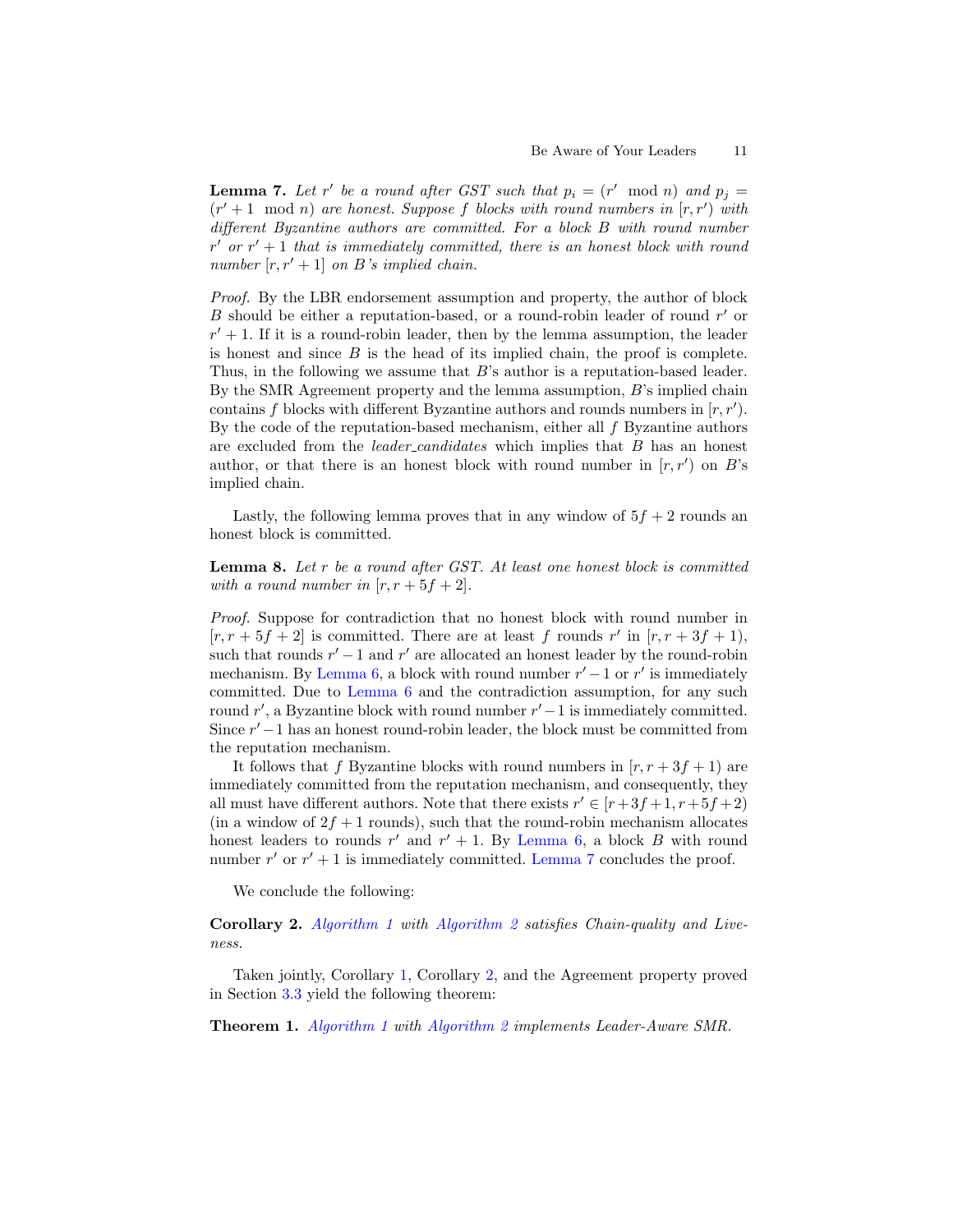# 5 Implementation

We implement Carousel on top of a high-performance open-source implementa-tion of HotStuff<sup>[8](#page-11-0)</sup> [\[22\]](#page-16-0). We selected this implementation because it implements a Pacemaker [\[22\]](#page-16-0), contrarily to the implementation used in the original Hot-Stuff paper<sup>[9](#page-11-1)</sup>. Additionally, it provides well-documented benchmarking scripts to measure performance in various conditions, and it is close to a production system (it provides real networking, cryptography, and persistent storage). It is implemented in Rust, uses  $Tokio<sup>10</sup>$  $Tokio<sup>10</sup>$  $Tokio<sup>10</sup>$  for asynchronous networking, ed25519- $dalek^{11}$  $dalek^{11}$  $dalek^{11}$  for elliptic curve based signatures, and data-structures are persisted using Rocks $DB^{12}$  $DB^{12}$  $DB^{12}$ . It uses TCP to achieve reliable point-to-point channels, necessary to correctly implement the distributed system abstractions. By default, this HotStuff implementation uses traditional round-robin to elect leaders; we modify its LeaderElector module to use Carousel instead. Implementing our mechanism requires adding less than 200 LOC, and does not require any extra protocol message or cryptographic tool. We are open-sourcing  $C$ arousel<sup>[13](#page-11-5)</sup> along with any measurements data to enable reproducible results $^{14}$  $^{14}$  $^{14}$ .

### 6 Evaluation

We evaluate the throughput and latency of HotStuff equipped Carousel through experiments on Amazon Web Services (AWS). We then show how it improves over the baseline round-robin leader-rotation mechanism. We particularly aim to demonstrate that Carousel (i) introduces no noticeable performance overhead when the protocol runs in ideal conditions (that is, all parties are honest) and with a small number of parties, and (ii) drastically improves both latency and throughput in the presence of crash-faults. Note that evaluating BFT protocols in the presence of Byzantine faults is still an open research question [\[2\]](#page-15-16).

We deploy a testbed on AWS, using m5.8xlarge instances across 5 different AWS regions: N. Virginia (us-east-1), N. California (us-west-1), Sydney (apsoutheast-2), Stockholm (eu-north-1), and Tokyo (ap-northeast-1). Parties are distributed across those regions as equally as possible. Each machine provides 10Gbps of bandwidth, 32 virtual CPUs (16 physical core) on a 2.5GHz, Intel Xeon Platinum 8175, 128GB memory, and run Linux Ubuntu server 20.04.

In the following sections, each measurement in the graphs is the average of 5 independent runs, and the error bars represent one standard deviation. Our baseline experiment parameters are 10 honest parties, a block size of 500KB, a

<span id="page-11-1"></span><span id="page-11-0"></span><sup>8</sup> <https://github.com/asonnino/hotstuff>

<sup>9</sup> <https://github.com/hot-stuff/libhotstuff>

<span id="page-11-2"></span><sup>10</sup> <https://tokio.rs>

<span id="page-11-3"></span><sup>11</sup> <https://github.com/dalek-cryptography/ed25519-dalek>

<span id="page-11-4"></span><sup>12</sup> <https://rocksdb.org>

<span id="page-11-5"></span><sup>13</sup> <https://github.com/asonnino/hotstuff/tree/leader-reputation>

<span id="page-11-6"></span><sup>14</sup> <https://github.com/asonnino/hotstuff/tree/leader-reputation/data>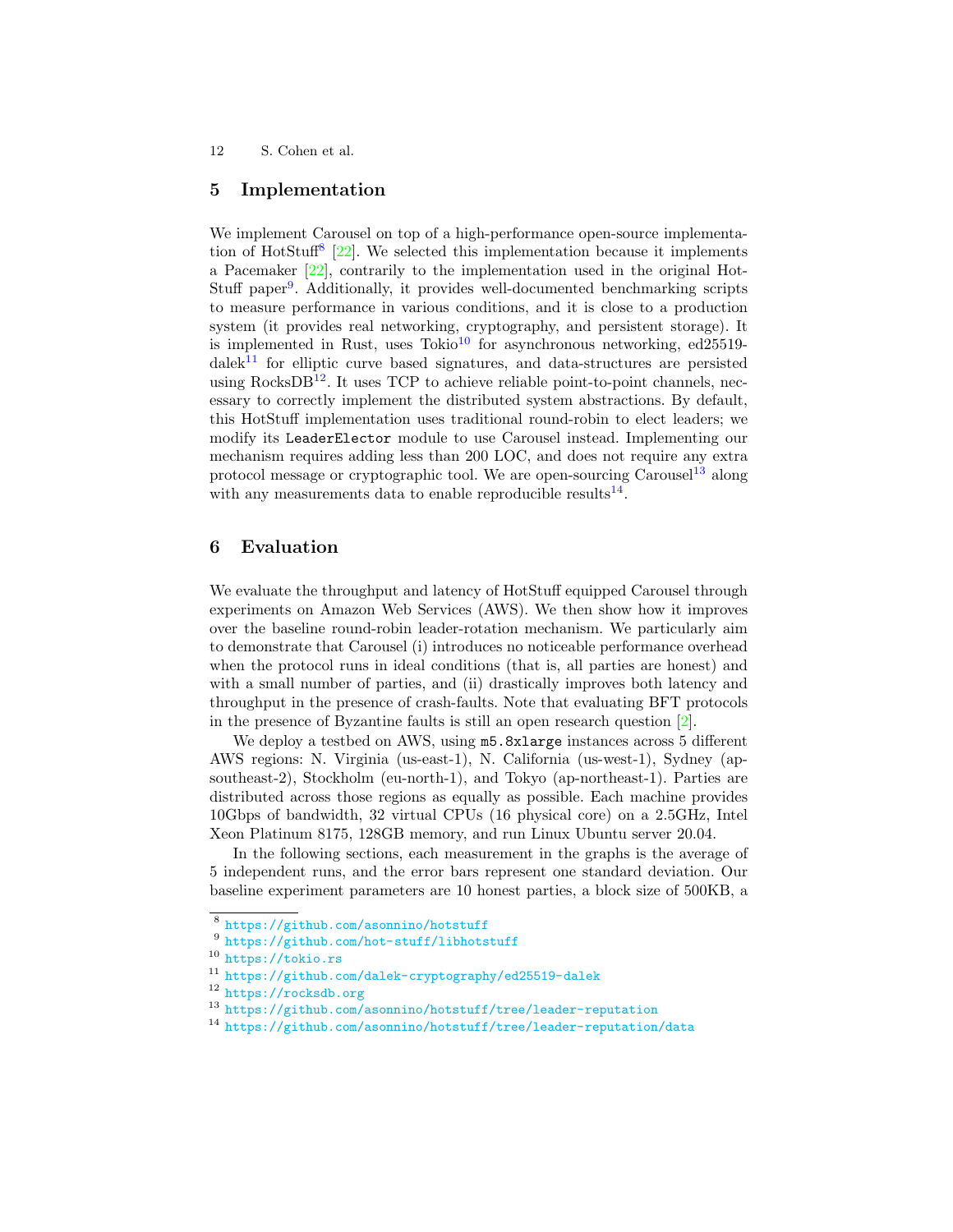

<span id="page-12-0"></span>Fig. 1. Comparative throughput-latency performance of HotStuff equipped with Carousel and with the baseline round-robin. WAN measurements with 10, 20, 50 parties. No party faults, 500KB maximum block size and 512B transaction size.

transaction size of 512B, and one benchmark client per party submitting transactions at a fixed rate for a duration of 5 minutes. We then crash and vary the number of parties through our experiments to illustrate their impact on performance. The leader timeout value is set to 5 seconds for runs with 10 and 20 parties and increased to 10 seconds for runs with 50 parties. When referring to latency, we mean the time elapsed from when the client submits the transaction to when the transaction is committed by one party. We measure it by tracking sample transactions throughout the system.

#### 6.1 Benchmark in Ideal Conditions

[Figure 1](#page-12-0) depicts the performance of HotStuff with both Carousel and the baseline round-robin running with 10, 20, and 50 honest parties. For runs with a small number of parties (e.g., 10), the performance of the baseline round-robin HotStuff is similar to HotStuff equipped with Carousel. We observe a peak throughput around 70,000 tx/s with a latency of around 2 seconds. This illustrates that the extra code required to implement Carousel has negligible overhead and does not degrade performance when the total number of parties is small. When increasing the system's size (to 20 and 50 parties), HotStuff with Carousel greatly outperforms the baseline: the bigger the system's size, the bigger the performance improvement. With 50 nodes, the throughput of our mechanism-based HotStuff increases by over 2x with respect to the baseline, and remains comparable to the 10-parties testbed. After a few initial timeouts, Carousel has the benefit to focus on electing performant leaders. Leaders on more remote geo-locations that are typically slower are elected less often, the protocol is thus driven by the most performant parties. Similar ideas were presented in [\[18\]](#page-15-17) in the context of distributed data storage, where a leader placement was optimized based on replicas' locations. In our experiments, latency is similar for both implementations and around 2-3 seconds.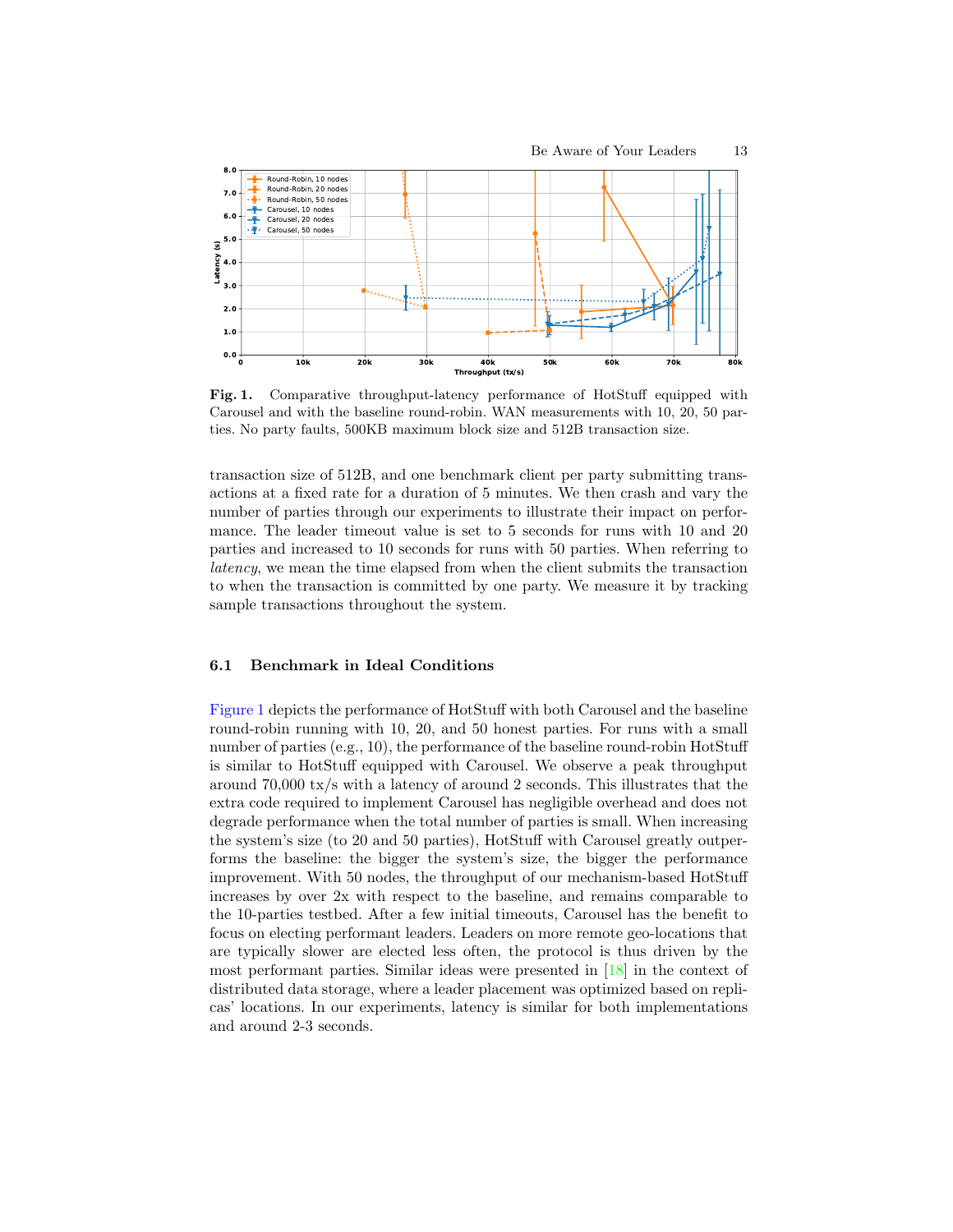

<span id="page-13-0"></span>Fig. 2. Comparative throughput-latency performance of HotStuff equipped with Carousel and with the baseline round-robin. WAN measurements with 10 parties. Zero, one and three party faults, 500KB maximum block size and 512B transaction size.

#### 6.2 Performance under Faults

[Figure 2](#page-13-0) depicts the performance of HotStuff with both Carousel and the baseline round-robin when a set of 10 parties suffers 1 or 3 crash-faults (the maximum that can be tolerated). The baseline round-robin HotStuff suffers a massive degradation in throughput as well as a dramatic increase in latency. For three faults, the throughput of the baseline HotStuff drops over 30x and its latency increases 5x compared to no faults. In contrast, HotStuff equipped with Carousel maintains a good level of throughput: our mechanism does not elect crashed leaders, the protocol continues to operate electing leaders from the remaining active parties, and is not overly affected by the faulty ones. The reduction in throughput is in great part due to losing the capacity of faulty parties. When operating with 3 faults, Carousel provides a 20x throughput increase and about 5x latency reduction with respect to the baseline round-robin.

[Figure 3](#page-14-0) depicts the evolution of the performance of HotStuff with both Carousel and the baseline round-robin when gradually crashing nodes through time. For roughly the first minute, all parties are honest; we then crash 1 party (roughly) every minute until a maximum of 3 parties are crashed. The input transaction rate is fixed to 10,000 tx/s throughout the experiment. Each data point is the average over intervals of 10 seconds. For roughly the first minute (when all parties are honest), both systems perform ideally, timely committing all input transactions. Then, as expected, the baseline round-robin HotStuff suffers from temporary throughput losses when a crashed leader is elected. Similarly, its latency increases with the number of faulty parties and presents periods where no transactions are committed at all. In contrast, HotStuff equipped with Carousel delivers a stable throughput by quickly detecting and eliminating crashed leaders. Its latency is barely affected by the faulty parties. This graph clearly illustrates how Carousel allows HotStuff to deliver a seamless client experience even in the presence of faults.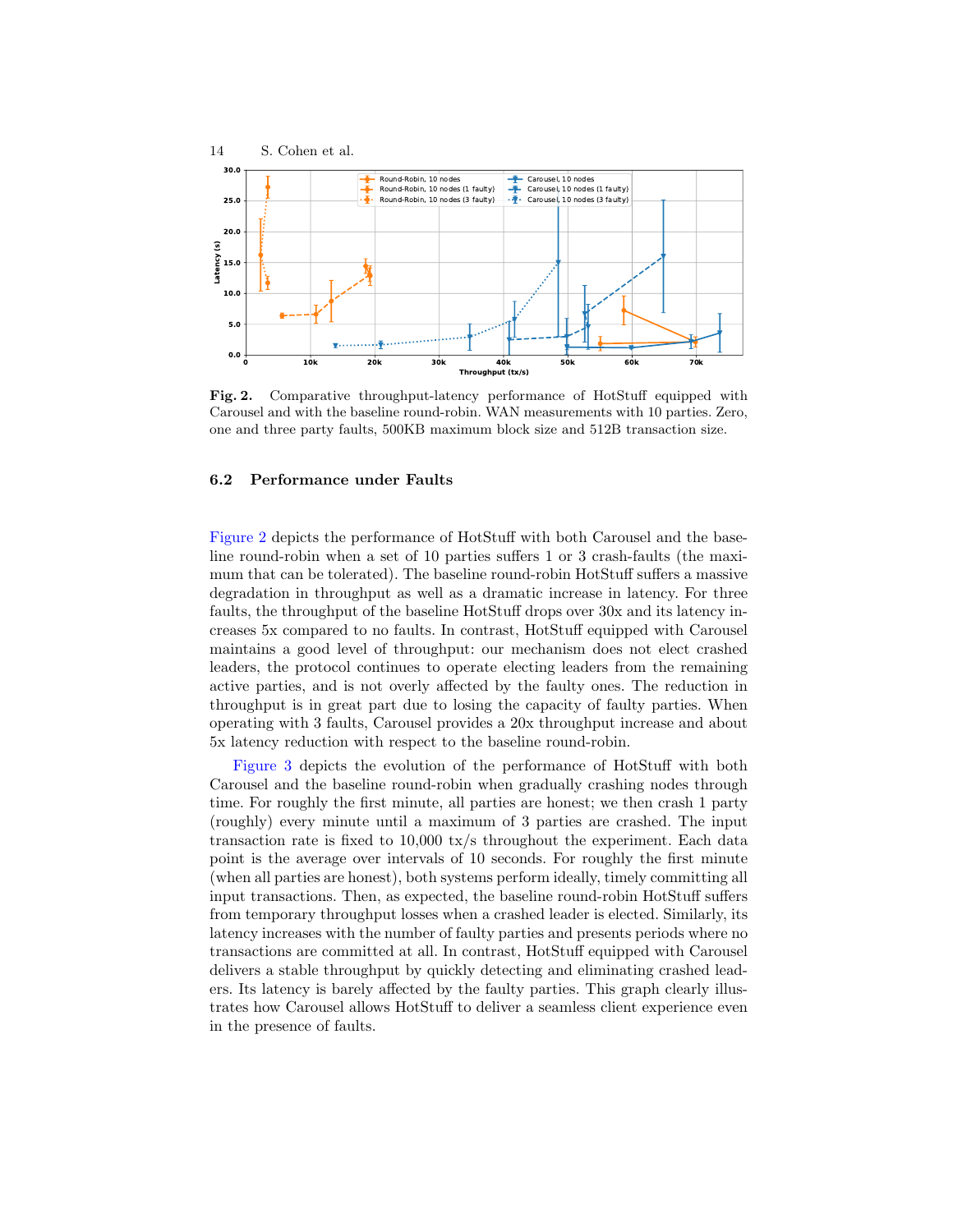

<span id="page-14-0"></span>Fig. 3. Comparative performance of HotStuff equipped with Carousel and with the baseline round-robin when gradually crashing nodes through time. The input transactions rate is fixed to 10,000 tx/s; 1 party (up to a maximum of 3) crashes roughly every minute. WAN measurements with 10 parties, 500KB maximum block size and 512B transaction size.

# 7 Conclusions

Leader-rotations mechanisms in chaining-based SMR protocols were previously overlooked. Existing approaches degraded performance by keep electing faulty leaders in crash-only executions. We captured the practical requirement of leaderrotation mechanism via a Leader-utilization property, use it define the Leader-Aware SMR problem, and described an algorithm that implements it. That is, we presented a locally executed algorithm to rotate leaders that achieves both: Leader-utilization in crash-only executions and Chain-quality in Byzantine ones. We evaluated our mechanism in a Hotstuff-based open source system and demonstrated drastic performance improvements in both throughput and latency compared to the round-robin baseline.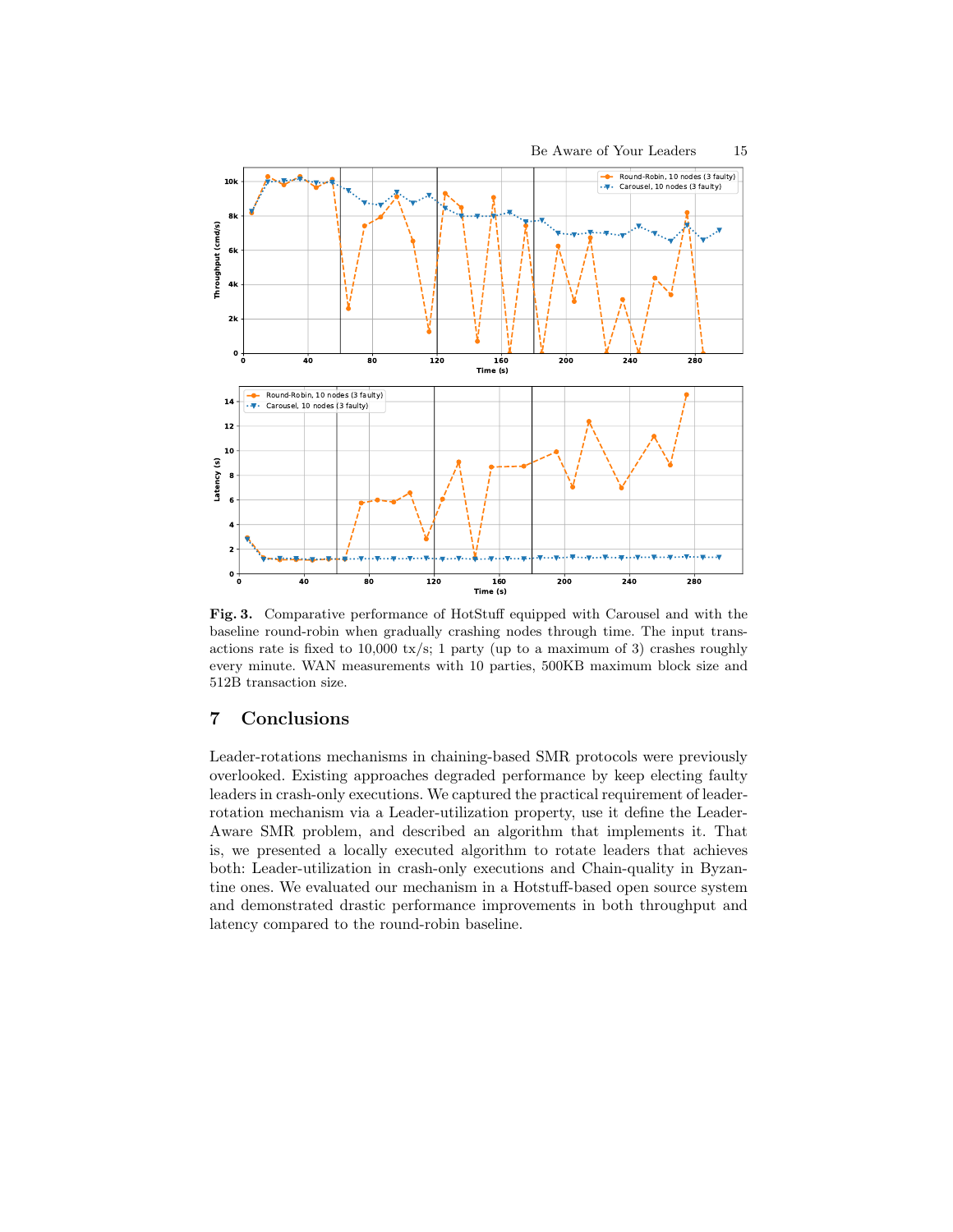# References

- <span id="page-15-7"></span>1. Elli Androulaki, Artem Barger, Vita Bortnikov, Christian Cachin, Konstantinos Christidis, Angelo De Caro, David Enyeart, Christopher Ferris, Gennady Laventman, Yacov Manevich, et al. Hyperledger fabric: a distributed operating system for permissioned blockchains. In Proceedings of the thirteenth EuroSys conference, pages 1–15, 2018.
- <span id="page-15-16"></span>2. Shehar Bano, Alberto Sonnino, Andrey Chursin, Dmitri Perelman, and Dahlia Malkhi. Twins: White-glove approach for bft testing. arXiv preprint arXiv:2004.10617, 2020.
- <span id="page-15-15"></span>3. Dan Boneh, Manu Drijvers, and Gregory Neven. The modified BLS multi-signature construction. [https://crypto.stanford.edu/~dabo/pubs/papers/BLSmultisig.](https://crypto.stanford.edu/~dabo/pubs/papers/BLSmultisig.html) [html](https://crypto.stanford.edu/~dabo/pubs/papers/BLSmultisig.html), 2018.
- <span id="page-15-11"></span>4. Manuel Bravo, Gregory Chockler, and Alexey Gotsman. Making byzantine consensus live. In 34th International Symposium on Distributed Computing (DISC 2020). Schloss Dagstuhl-Leibniz-Zentrum für Informatik, 2020.
- <span id="page-15-0"></span>5. Ethan Buchman. Tendermint: Byzantine fault tolerance in the age of blockchains. PhD thesis, 2016.
- <span id="page-15-1"></span>6. Vitalik Buterin and Virgil Griffith. Casper the friendly finality gadget.
- <span id="page-15-3"></span>7. Miguel Castro, Barbara Liskov, et al. Practical byzantine fault tolerance. In OSDI, volume 99, pages 173–186, 1999.
- <span id="page-15-8"></span>8. Benjamin Y Chan and Elaine Shi. Streamlet: Textbook streamlined blockchains. In Proceedings of the 2nd ACM Conference on Advances in Financial Technologies, pages 1–11, 2020.
- <span id="page-15-14"></span>9. Cynthia Dwork, Nancy Lynch, and Larry Stockmeyer. Consensus in the presence of partial synchrony. Journal of the ACM (JACM), 35(2):288–323, 1988.
- <span id="page-15-9"></span>10. Juan Garay, Aggelos Kiayias, and Nikos Leonardos. The bitcoin backbone protocol: Analysis and applications. In Annual international conference on the theory and applications of cryptographic techniques, pages 281–310. Springer, 2015.
- <span id="page-15-6"></span>11. Mahimna Kelkar, Fan Zhang, Steven Goldfeder, and Ari Juels. Order-fairness for byzantine consensus. In Annual International Cryptology Conference, pages 451–480. Springer, 2020.
- <span id="page-15-2"></span>12. Leslie Lamport. Time, clocks, and the ordering of events in a distributed system. In Communications of the ACM, volume 21, page 558–565. 1978.
- <span id="page-15-4"></span>13. Leslie Lamport et al. Paxos made simple. ACM Sigact News, 32(4):18–25, 2001.
- <span id="page-15-10"></span>14. Shengyun Liu, Paolo Viotti, Christian Cachin, Vivien Quéma, and Marko Vukolić. {XFT}: Practical fault tolerance beyond crashes. In 12th {USENIX} Symposium on Operating Systems Design and Implementation ( $\{OSDI\}$  16), pages 485–500, 2016.
- <span id="page-15-12"></span>15. Oded Naor, Mathieu Baudet, Dahlia Malkhi, and Alexander Spiegelman. Cogsworth: Byzantine view synchronization. arXiv preprint arXiv:1909.05204, 2019.
- <span id="page-15-13"></span>16. Oded Naor and Idit Keidar. Expected linear round synchronization: The missing link for linear byzantine smr. In 34th International Symposium on Distributed Computing (DISC 2020). Schloss Dagstuhl-Leibniz-Zentrum für Informatik, 2020.
- <span id="page-15-5"></span>17. Diego Ongaro and John Ousterhout. In search of an understandable consensus algorithm. In 2014 USENIX Annual Technical Conference (USENIX ATC 14), pages 305–319, 2014.
- <span id="page-15-17"></span>18. Artyom Sharov and Alexander Shraer Arif Merchant Murray Stokely. Take me to your leader! online optimization of distributed storage configurations. Proceedings of the VLDB Endowment, 8(12), 2015.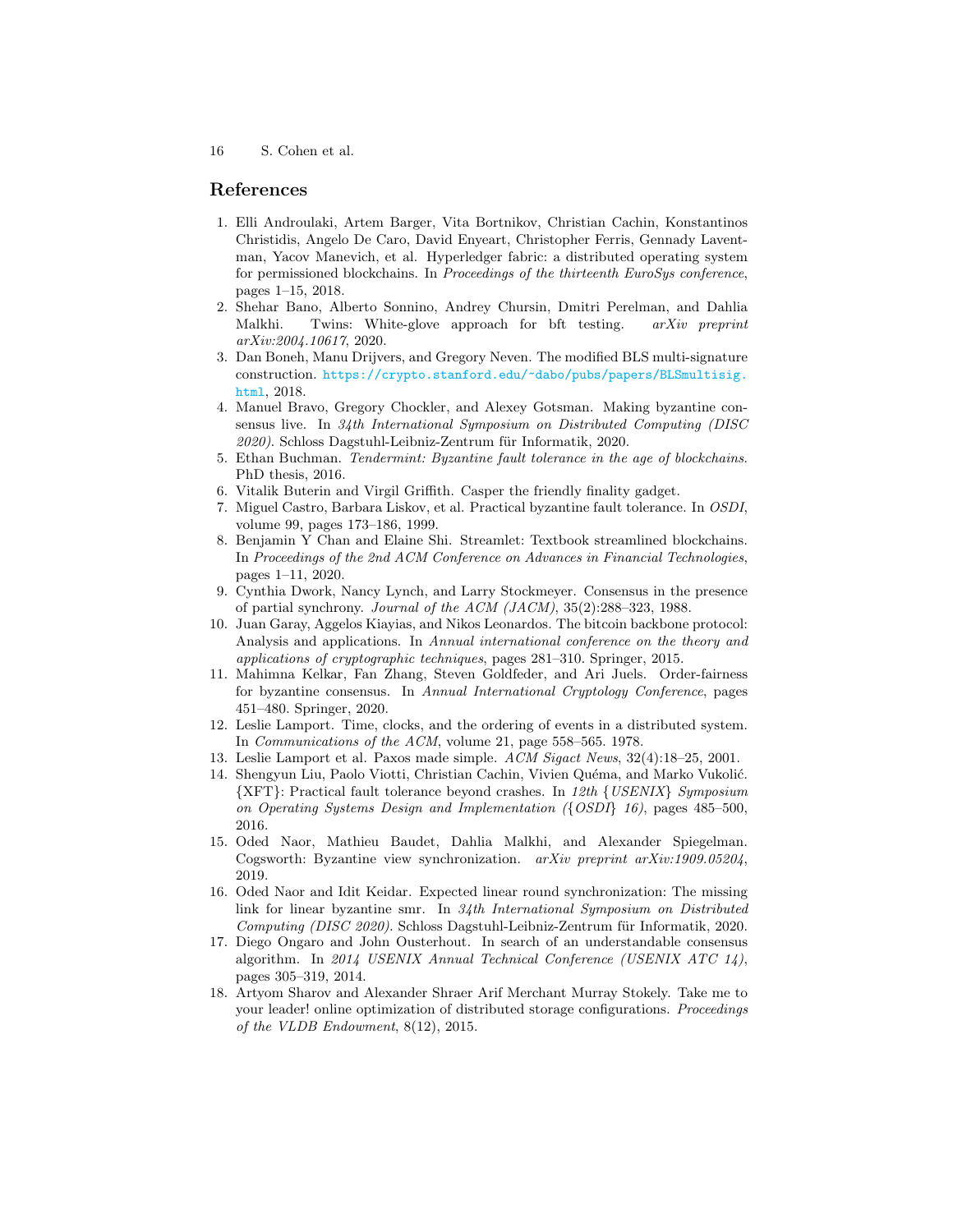- <span id="page-16-3"></span>19. Alexander Spiegelman. In search for a linear byzantine agreement. arXiv preprint arXiv:2002.06993, 2020.
- <span id="page-16-2"></span>20. Alexander Spiegelman, Arik Rinberg, and Dahlia Malkhi. Ace: Abstract consensus encapsulation for liveness boosting of state machine replication. In 24th International Conference on Principles of Distributed Systems (OPODIS 2020). Schloss Dagstuhl-Leibniz-Zentrum für Informatik.
- <span id="page-16-1"></span>21. The Diem Team. Diembft v4: State machine replication in the diem blockchain. [https://developers.diem.com/docs/technical-papers/](https://developers.diem.com/docs/technical-papers/state-machine-replication-paper.html) [state-machine-replication-paper.html](https://developers.diem.com/docs/technical-papers/state-machine-replication-paper.html).
- <span id="page-16-0"></span>22. Maofan Yin, Dahlia Malkhi, Michael K Reiter, Guy Golan Gueta, and Ittai Abraham. Hotstuff: Bft consensus with linearity and responsiveness. In *Proceedings of* the 2019 ACM Symposium on Principles of Distributed Computing, pages 347–356, 2019.